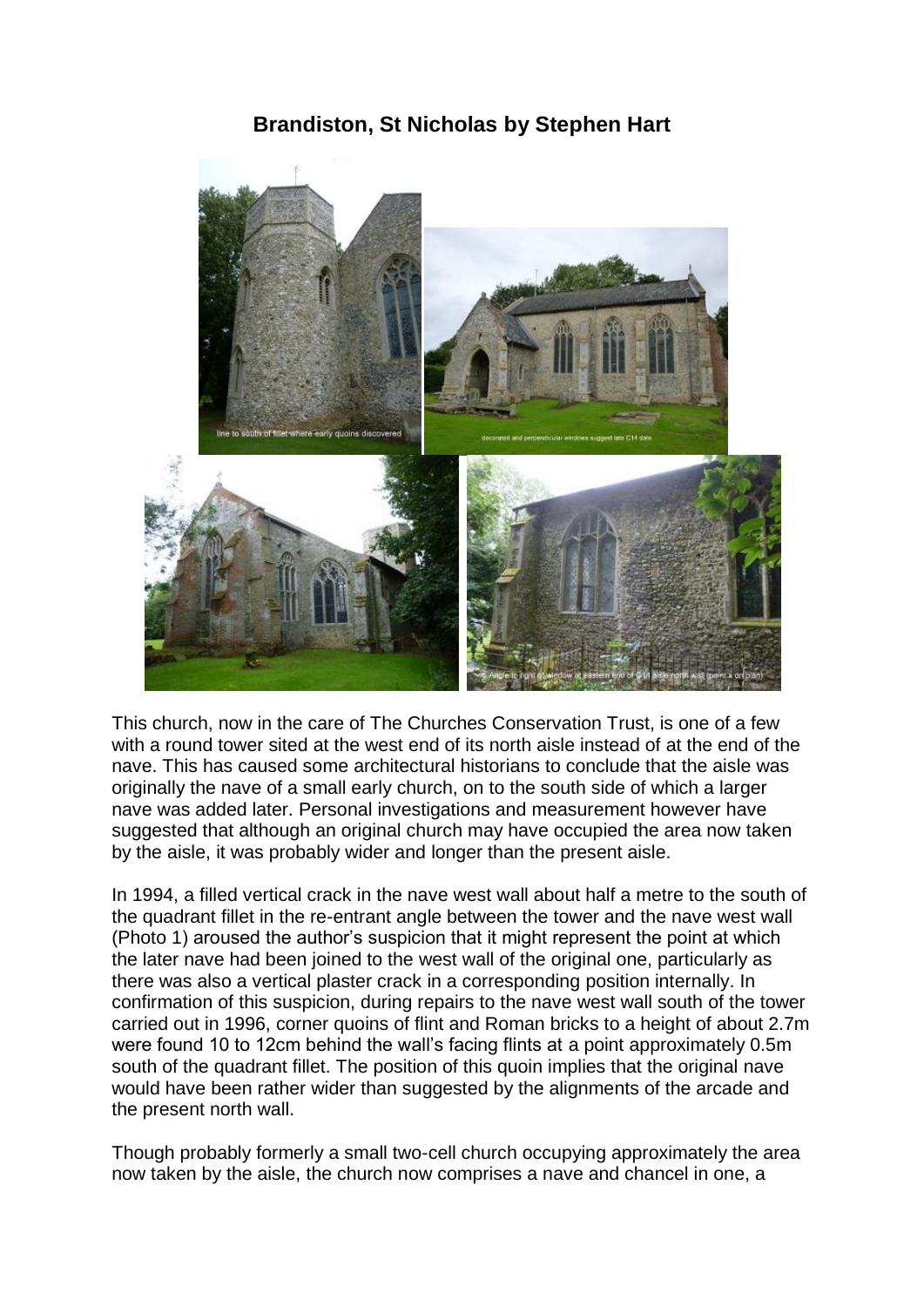north aisle with a round tower at its west end, and a south porch. It seems that major alterations were made in the  $14<sup>th</sup>$  century: a new nave and chancel were built on the south side of the small church, and with the formation of a four-bay north arcade, the former church area became the north aisle which was later shortened at its east end, the east bay of the arcade then being blocked. A south porch was added and later, the chancel was shortened.

### **Nave and Chancel.**

The nave and chancel of the same width comprises four bays, the easternmost being the chancel of the three-bay nave (Photo 2). Remnants of a blocked priest's door in the present east bay of the south wall suggests that this bay (now the chancel) may have been the west bay of a two-bay chancel, and scarred flintwork externally at the east ends of the south wall and to a lesser extent the arcade wall indicates that those walls probably continued eastwards as the walls of a longer chancel than the present one. Repairs incorporating medieval brick in the south wall east of the central window and in the flank of the adjacent buttress could imply reinstatement following removal of a former rood stair structure. The brick "footings" that extend from the buttresses at the east end are untrustworthy as an indication of the plan of a former chancel and may simply represent someone's fanciful conjectural restoration.

The nave has a tall Decorated west window with 5-petal tracery (Photo 3). A similar one in the middle bay of the three eastern bays of the south wall is flanked by windows of the same size and internal detail but with Perpendicular tracery. Between these windows there are three-stage buttresses on moulded stone plinths, and another of the same design at the south-east corner is a further indication that the present south-east corner is probably not the original east end of this wall because, by contrast, the buttress at its west end is a diagonal one. Immediately to the east of the porch east wall, there was probably another buttress, now demolished: the flintwork of the wall there is scarred and at ground level a short remnant of chamfered stone of identical profile to the weathering stones of the buttresses projects from the wall, a concrete slab covers the buttress footprint.

The west bay of the nave contains the south door with a simple moulded pointed arch with a hoodmould. The fabric of the south and west walls is mainly small coursed flints with a shallow eaves cornice of later brick, but the east wall is of flint and brick with a brick gable and reinforced with large three-stage brick buttresses, two on the east wall and one at the north-east corner balancing the south-east buttress. The east window in Perpendicular style matches the nave south windows though the sub-arches (aches, sic) of its lights are of ogee shape.

A three-bay nave arcade with quatrefoil piers and double-chamfered arches separates the nave from the north aisle. Originally of four bays, the east bay, now blocked though its arch is still visible internally, forms the chancel north wall and contains a Perpendicular window.

The nave roof is ceiled but a tie beam spans the nave at the middle bay of the arcade. The unceiled chancel roof has two half-sized bays with arch-braced principal rafters springing from wall posts supported on simple stone corbels.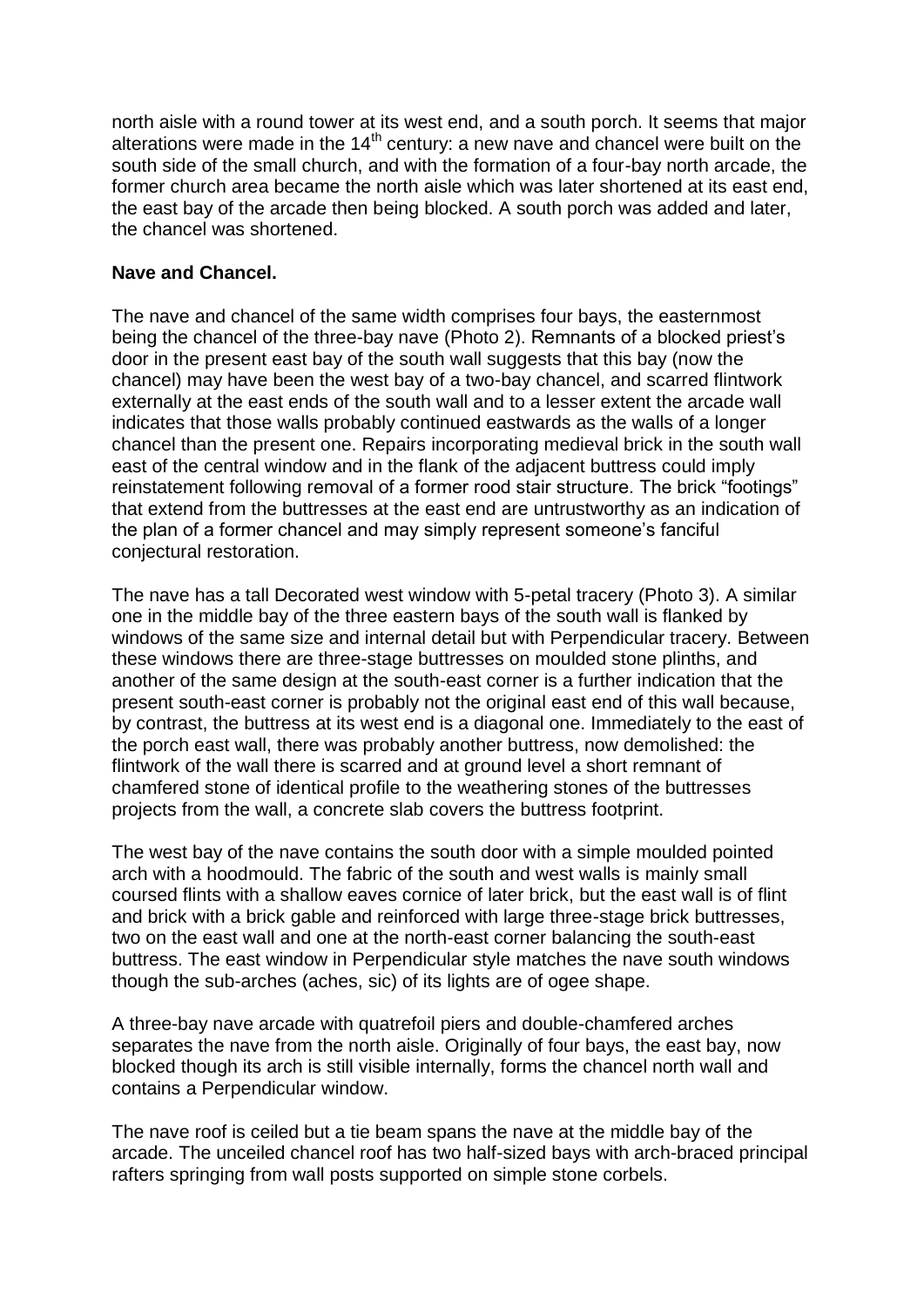## **North Aisle.**

The north wall of the aisle is in two distinct sections though both are capped by a brick eaves cornice similar to the one on the nave south wall. The western section, approximately three-quarters of the whole length, is defined at the west end by a quoin of roughly-squared stones, flint and odd pieces of Roman and medieval brick, behind a later buttress, and at Point X on the plan by a hitherto unexplained straight vertical joint composed of flint and medieval brick (Photo 4). This section contains a pointed north door with stone dressings beneath an arch of flint and medieval brick voussoirs, a two-light Decorated window with four-petal tracery, medieval brick putlog holes and flint fabric containing cleft flintwork of a style not used before the end of the 13<sup>th</sup> century. None of these features show any evidence of later insertion and all point to a 14<sup>th</sup> century date for this length. In the shorter eastern section of the wall, the flintwork differs from that in the western section. At its north-east corner it has two-stage angle buttresses of the same design as the one that partly conceals the north-west quoin, and it returns as the east wall of the aisle. It incorporates a Perpendicular north window immediately adjacent to Point X and a Decorated east window of reticulated style.

### **Tower.**

The tower was rebuilt in the late  $19<sup>th</sup>$  century or early  $20<sup>th</sup>$  century to a design markedly different from that shown in Ladbrooke's drawing of the 1820s and the quality of its flintwork implies late work. It is circular for three-quarters of its height and has an octagonal top with dressed stone corners but no windows. In the circular stage two-light modern windows face south, west and north, and lower down, a similar ground-floor window faces west. There are quadrant fillets in the re-entrant angles where the tower wall meets the nave wall; these, with a small amount of adjacent tower flintwork, and perhaps the footing courses are probably all that remain of the original tower. Inside the tower the east wall is flat and the tower arch is pointed.

### **Porch.**

The chamfered entrance arch, with a hoodmould above, springs from semi-polygonal moulded capitals on half-round responds. The porch has diagonal buttresses and its side walls each contain a small single-light cinquefoiled window under a square hoodmould with drop ends and label stops. Originally with a shallow roof pitch as shown by the fabric of small flints on the front wall, a later gable of larger flints with a brick coping gives the roof a steeper pitch.

### **Interpretation**

With little doubt, the quoins revealed by the 1996 repairs must have formed the SW corner of the original nave. Prior to their discovery, the tower's position at the end of the aisle rather than at the west end of the nave had given rise to an assumption that the arcade wall and the north wall had been the original church walls. This, however, seems improbable because there are important indications that neither of these walls precisely define the original church walls.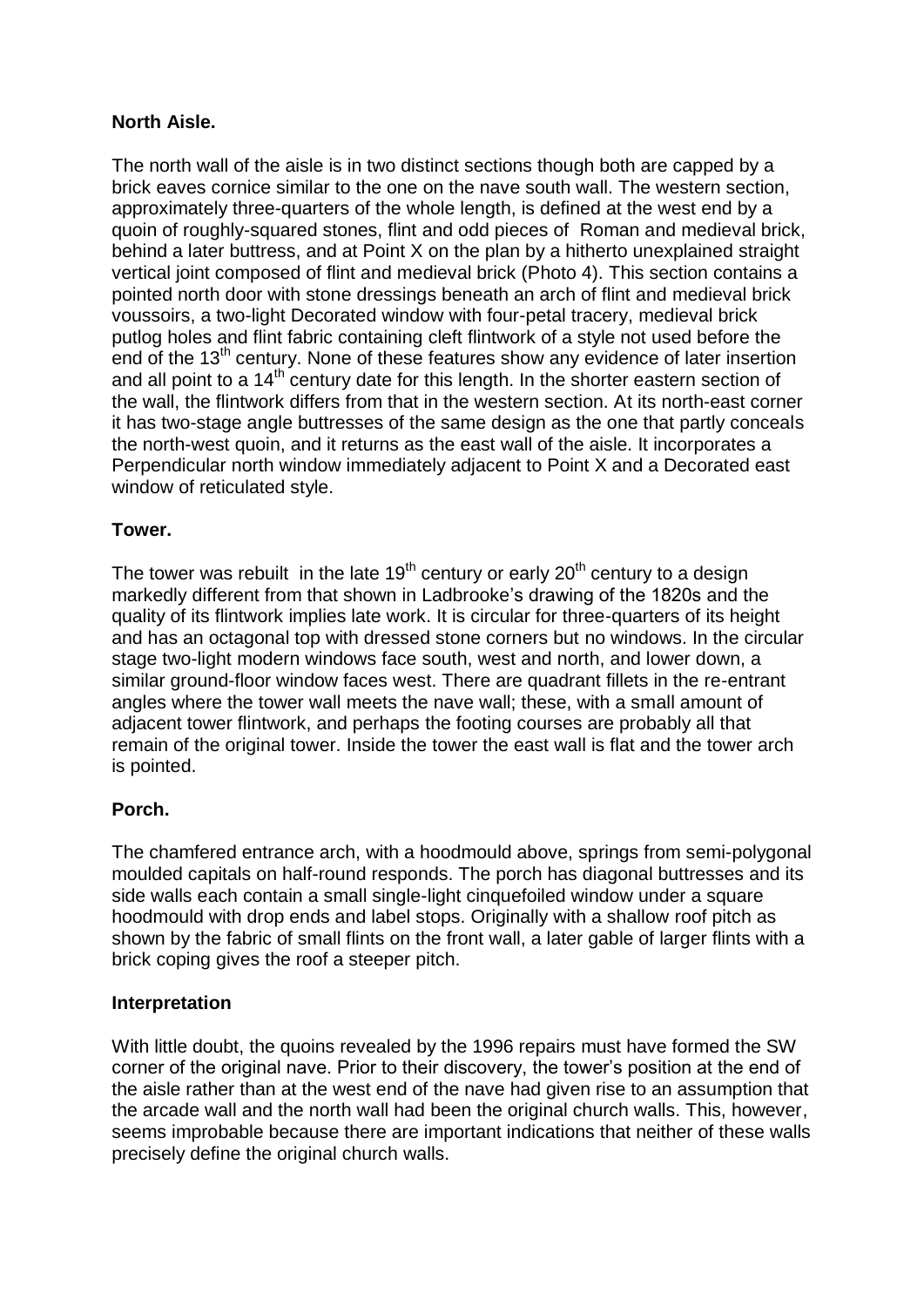The original nave's south wall is unlikely to have been on the line of the arcade because the position of the revealed early quoins and, indeed, the point where the tower's south wall and quadrant fillet meet the west wall externally lie well beyond, i.e. to the south of, the west respond of the nave arcade internally. Furthermore, the tower arch is not central to the space between the north wall and the arcade wall.

As regards the present north wall, assuming that the later tower had been built axially to the original nave with its tower arch central, an original NW nave corner would be expected to be at the same distance from the tower as on the south side, i.e. 0.5m, from the quadrant fillet, but the present NW corner is only 0.25m from it. This suggests that the present north wall may not be on the alignment of the original church wall because the latter's outer face would probably have been a little further north, and the 14th century features of the wall described above seem to preclude it from being earlier. Thus, it now seems that neither the arcade wall nor the aisle north wall accurately delineate the positions of the south and north walls of the original church.

On the strength of the evidence that the church has to show, the following chronology of construction can be deduced.

**Phase 1**. The SW quoin of flint and Roman bricks discovered in 1996 suggests an  $11<sup>th</sup>$  or 12<sup>th</sup> century date for the original church. A two-cell plan, shown by thick lines on the plan, is suggested by the salient angle of flint and medieval brick at Point X, which, though not now part of the original nave north wall, probably indicates the position of its NE corner at a set-back for an original chancel narrower than the nave. The two eastern bays of the later arcade (see Phase IIIA below) indicate the probable length of that chancel.

**Phase II**. The flat east wall inside the tower suggests that the original circular tower was an addition to the early church. The pointed tower arch suggests that it was post-Norman, perhaps 13<sup>th</sup> century, and is corroborative evidence for it having been added. It is reasonable to assume that it would have been aligned centrally to the then nave.

**Phase IIIA.** Circa mid-14<sup>th</sup>. An assumed steeply-pitched roof of the original church would have been removed and the original nave north wall was apparently demolished leaving the chancel north and east walls standing. The western length of the present 0.7m (2ft 3ins) thick aisle north wall was built with its outer face about 0.3m (1ft) further south than the original wall's alignment. The salient angle of flint and medieval brick at the east end of this length (Point X) is interpreted as the NE return of this new wall, forming the inset at its junction to the retained chancel north wall.

The Decorated reticulated window or, if restored, a similar predecessor, that is today situated in the east wall of the present shortened aisle, was perhaps inserted into the retained original east wall of the former chancel.

The south walls of the original nave and chancel would now have been demolished and the 4-bay nave arcade built. Stone corbels, two of which are still visible externally in the present chancel north wall, were built into the low windowless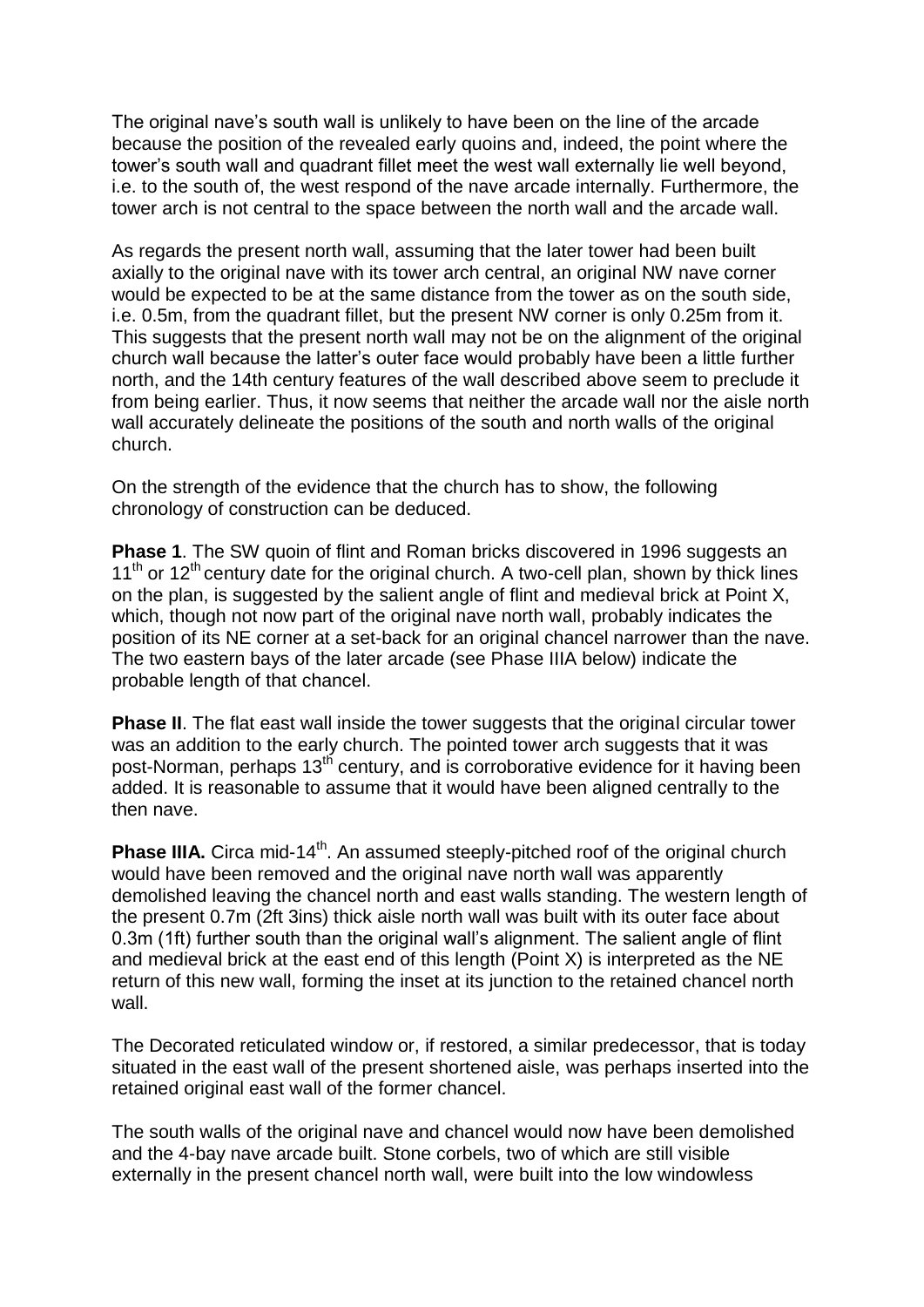clerestory wall above the arcade to support the wall beam of a new low-pitch, lean-to roof over the former nave and chancel, now the aisle. The east arch of the arcade, now blocked but visible inside the church, clearly must have opened into interior space, and since the "new" north wall did not extend east of Point X, the space to which that arch gave access would have been the east half of the original chancel under the new monopitch roof.

**Phase IIIB.** Later c.14<sup>th</sup>. The new nave and chancel of the same width were built south of the arcade, five bays in length with four buttresses in the south wall between the bays and the diagonal ones at the corners. A higher roof would have been independent from the new monopitch roof over the aisle, but it may have been slightly lower at the east end. The early Perpendicular style of the two nave south windows suggest that this phase was later than the Decorated phase IIIA. These two phases were interdependent, but the Black Death in 1348 may have caused a delay in the progress of the work and could account for the difference in flintwork of the new north wall and the new nave, and the Perpendicular windows.

**Phase IV**. C.15 or 16<sup>th</sup>. The retained north and east walls of the original chancel, enclosing at that time the two eastern bays of the aisle, were demolished and the present shorter east bay of the north aisle was built, with its north wall aligned flush with the Phase IIIA north wall and incorporating a 3-light Perpendicular north window. The Decorated reticulated window, or a restored version, assumed to have been inserted into the east wall of the original chancel in Phase IIIA, was apparently reset in the new east wall of the shortened aisle. The two-stage angle buttresses on moulded stone plinths at the NE corner of this bay are of the same design as the NW buttress which was probably added at this time. The eastern arch of the nave arcade, now exposed by the shortening of the aisle, was walled up, and a tall 3-light transomed Perpendicular window incorporated.

The architecturally ill-conceived junction of the porch's west wall to the diagonal buttress at the SW corner of the nave is convincing evidence that the porch was a later addition to the nave since it is quite illogical that, had the porch and nave been contemporary, a diagonal buttress would have been incorporated in this manner at this position. The westernmost side buttress on the nave south wall referred to above was probably demolished when the porch was built, providing further evidence that the porch is later than the nave, had the buttress had been retained, it would apparently have been too close to the porch east wall.

**Phase V**. Probably c17th. The height of the porch was increased, as shown by the different flintwork of the gable and its brick parapet coping.

**Phase VI.** C 18<sup>th</sup>. The east bay of the 14<sup>th</sup> century chancel was demolished, reducing it to a single bay. A flint and brick east wall and its brick buttresses were built. With the exception of the roof over the east bay which according to Ladbrooke's drawing of the 1820s and 20<sup>th</sup> century photographs (e.g. in the 1962 Pevsner) appears until a few years ago to have been lead-covered, the whole church was re-roofed with pantiles. This included the north aisle where a more steeply pitched roof continuing the slope of the nave roof replaced the low-pitched roof, thus hiding the low clerestory. To achieve the steeper pitch on the aisle roof, the height of the aisle north wall appears to have been reduced to the minimum possible as governed by the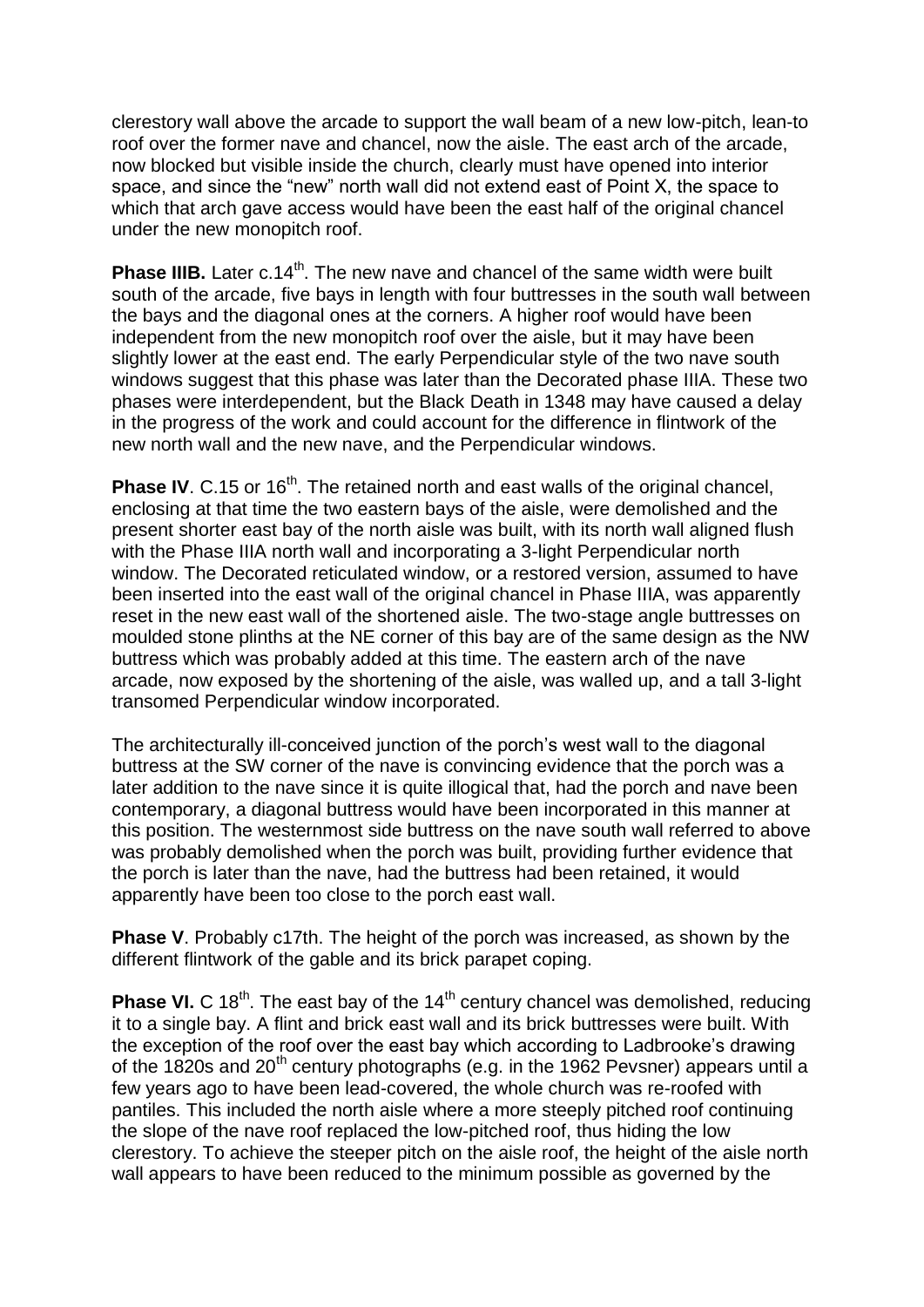apex of the 4-petal Decorated window. The eaves courses on this wall were renewed in brick, and likewise on the south side of the nave.

**Phase VII.** Late c.19<sup>th</sup> or early 20<sup>th</sup>. Tower rebuilt.

The conjectured layout and measurement of the original church have been derived as follows: Original nave width. On the evidence of the deduced alignments of the original north and south walls of the original nave, and assuming north and south wall thicknesses to have been the same as the west wall measured at the tower arch (probably the only section of original fabric remaining) as shown on the Plan (Fig 1) an internal nave width of about 4.6m (15ft) would result.

The present alignment of the  $14<sup>th</sup>$  aisle north wall relative to the deduced alignment of the original nave north wall legitimately raises the question as to why the present wall was rebuilt so close to but not on the former alignment. One possible explanation is that by building it inside the former alignment with a low pitched roof, additional eaves height was gained for accommodating the tall Decorated north window.

The rationale for the present alignment is that a tower added centrally to the nave would, relative to the hidden original south-west nave quoin, give an original northwest quoin position further out than the present north-west quoin and therefore the present one could not be the original. If however, the tower and its arch had not been centrally located, the north-west quoin could be original, thereby placing the present wall, though later, on the original alignment. Also, if the nave side walls of the original church had been thicker than the conjectured walls shown on the Plan, the NW corner would have been at an equivalent distance from the tower as the SW quoins revealed in 1996. Thicker original walls than shown would have the effect of reducing the set-back of the chancel to the nave at Point X and marginally widening the chancel by a corresponding reduction of the set-back of the chancel south wall. The new, thinner, north wall would probably have been built on the foundations of the old one, with its inner face on the same line as originally.

**Original nave length**. If the flint and brick quoins of the present aisle north wall at Point X indicate the position where the inset at the junction of the original nave and chancel north walls occurred, as seems likely, that would establish the nave length. It would give internal nave length of about 8.1m (26ft 6ins).

**Original chancel width**. Assuming the wall inset at the nave-chancel junction to have been about equal to the wall thickness, the chancel width would have been about 3.25m (10ft 8ins). It would probably be possible to clarify this and establish the original chancel wall thickness by excavation or by resistivity measurement east of the present buttressed NE corner of the aisle.

**Original chancel length**. It has been shown above that the blocked east arch of the 14<sup>th</sup> century nave arcade must have given access to the original chancel. If the east respond of this arch had been of a similar design to the one at the west end of the arcade, that would establish the position of the original chancel's east wall, which would given internal chancel length of about 7.7m (25ft 3ins).